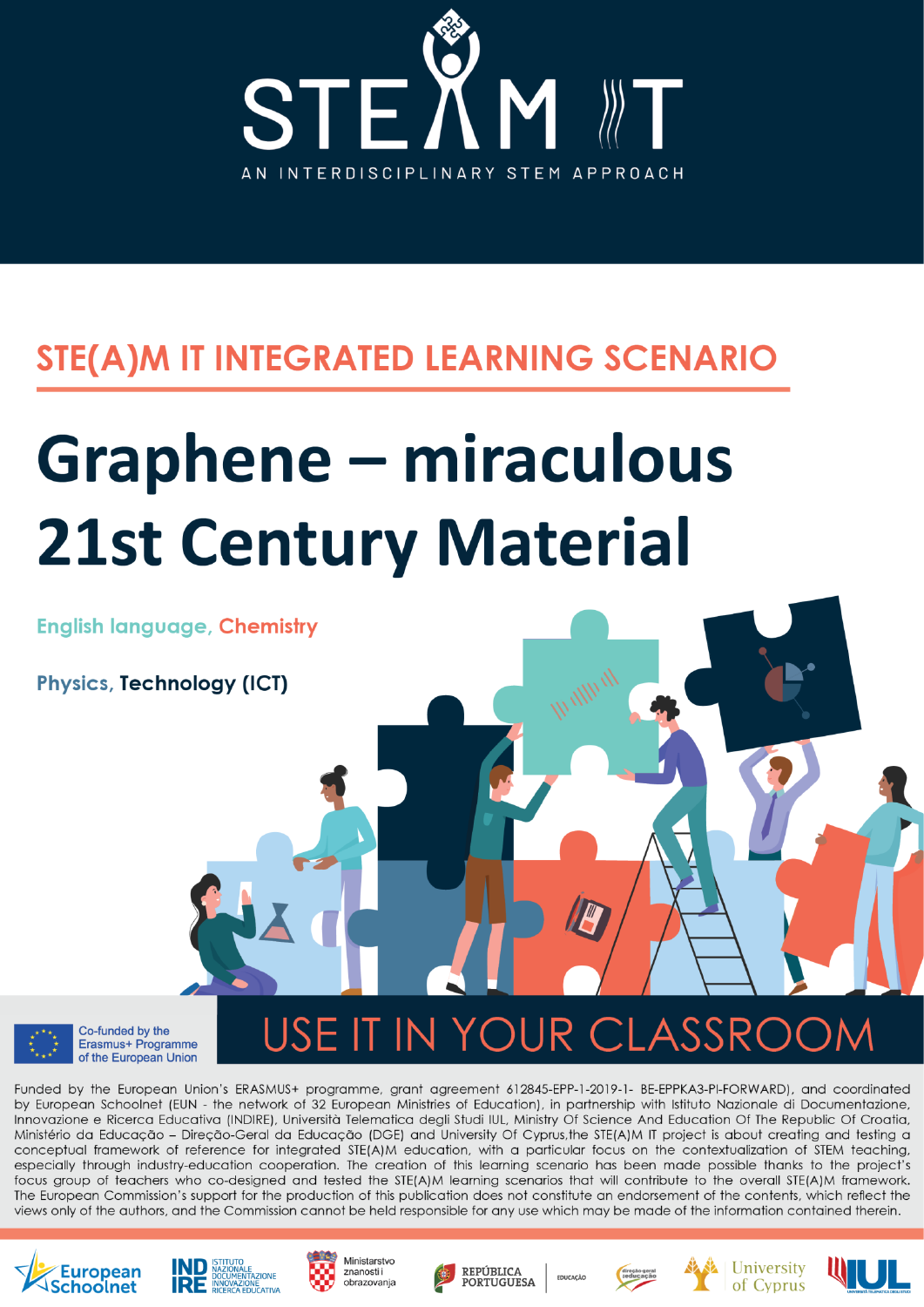

# STE(A)M IT INTEGRATED LESSON PLAN TEMPLATE

| 13 |  |
|----|--|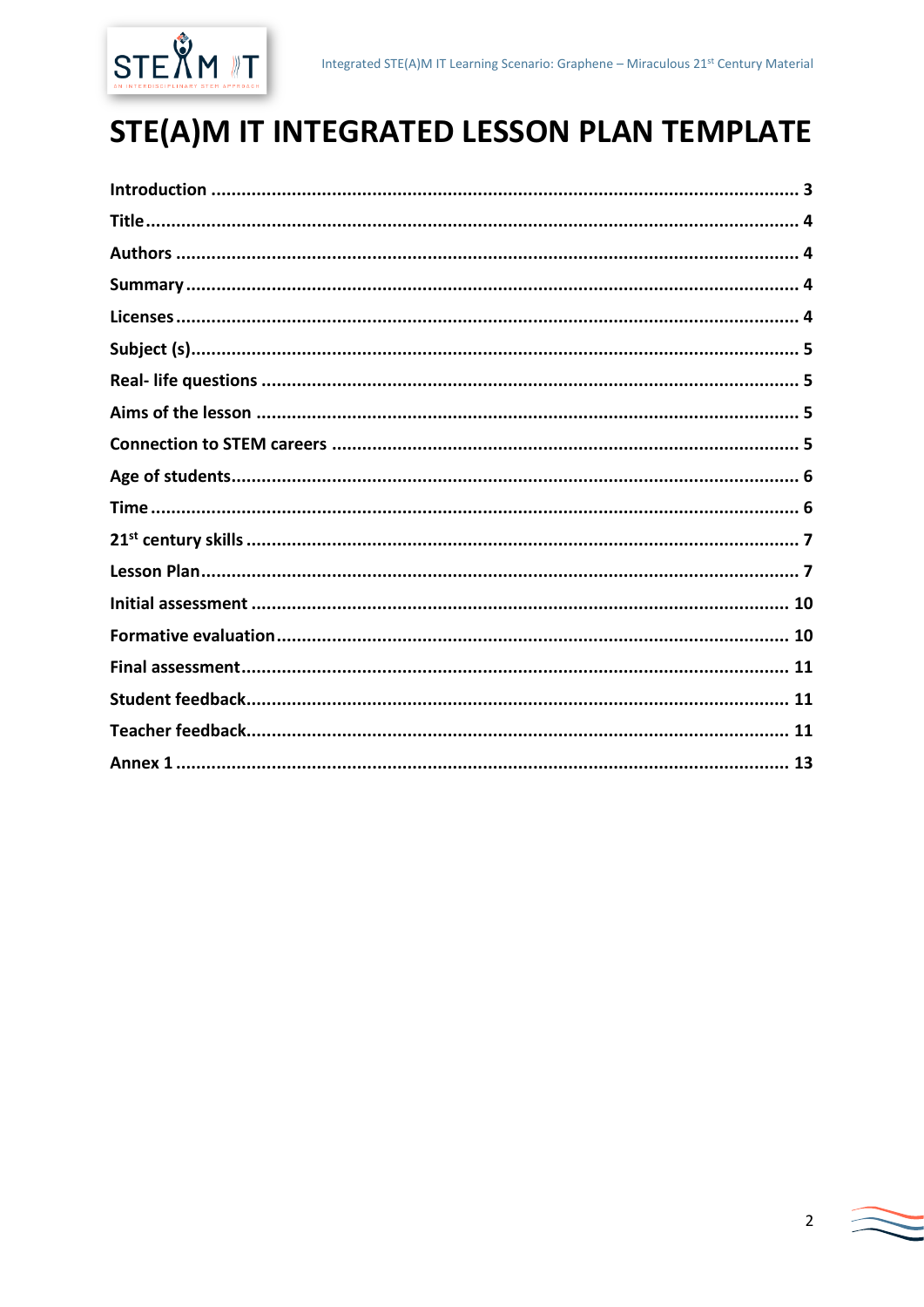

# <span id="page-2-0"></span>**INTRODUCTION**

In order to inspire students, see the added value of STEM subjects and careers, contributing the same way in tacking unfavourable perceptions and the overall lack of interest in Science, there is a need to reconsider the way STEM subjects are taught. For this purpose, there is a need for an integrated way of teaching. More specifically, there is a need to combine Science classes with other disciplines, ensuring that the integrated STE(A)M education will contextualize STEM teaching is such a way that it becomes more attractive for every student. Right now, there is no integrated STE(A)M education framework in Europe that will further enhance coherence in STEM education. It is essential to bring together partners from different countries, already working in STE(A)M education, policy, pedagogical innovation and professional development of teachers, educators and school leaders, and engage them in discussions, planning, implementing and the review of new practices. This will ensure that the topic is given new and more intense attention within each country. Therefore, the STE(A)M IT project will lead the way in the creation and testing of the  $1<sup>st</sup>$  Integrated STE(A)M framework, aiming to strengthen the coherence in STEM education by defining collectively with MoEs and STEM teachers the integrated STE(A)M education framework. The focus group teachers that will create interdisciplinary and innovative teaching and learning scenarios, will be used to test the proposed framework of reference for integrated STE(A)M education.

The creation and implementation of the aforementioned framework is particularly important for students who do not link STEM subjects and their use with their everyday life, but most importantly with their future career paths. The teaching of each STEM subject individually often prevents students from linking those subjects, consequently missing out on a cohesive educational opportunity that might largely affect their study path choice and eventually career.

It is additionally important for teachers of Primary and Secondary schools to work together and fully exploit the benefits of the in-between them collaboration, while contributing to the creation of innovative and cross-disciplinary approaches to STE(A)M teaching in education, each adding their own insight, expertise and knowledge. This collaboration and continuous feedback aim to provide an opportunity for reflection and support a steady and much necessary change in formal education but also career consultancy. This way, schools will assume the additional role of mentorship supporting their students collectively.

A STE(A)M IT Integrated lesson plan is a teacher's detailed description of the course of instruction or "learning trajectory" for a lesson, a guide and a document that will be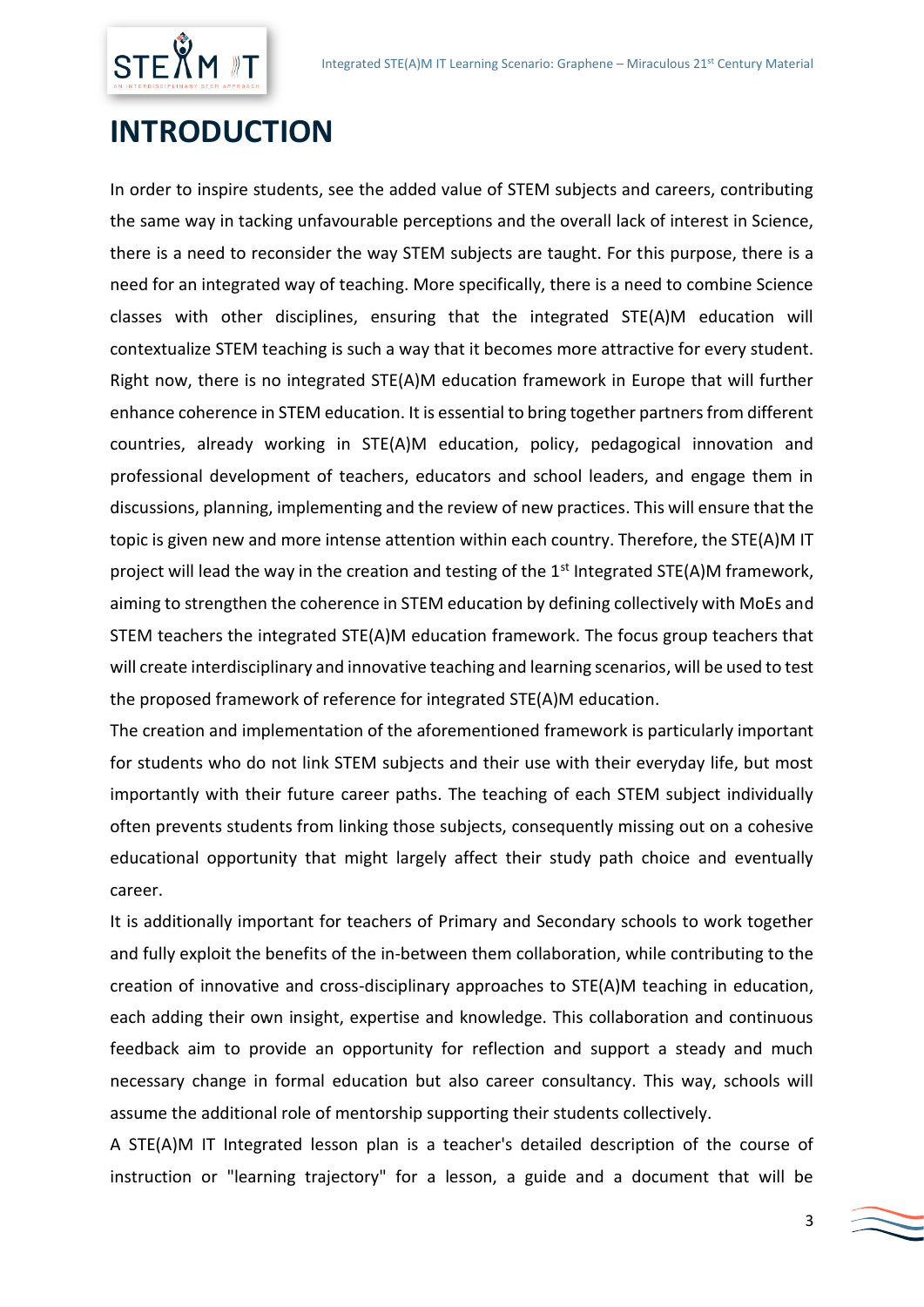

continuously improved and updated. Each lesson needs to combine three subjects, two of the subjects must be STEM and the third subject can be either STEM or non-STEM. is about designing educational activities that facilitate deep learning to enhance 21st century skills such as critical thinking, collaboration, communication and creativity and divergent thinking. Designing a path based on methodologies such as Problem, Project and Challenged Based learning allow to incorporate problem-solving, inquiry and design based learning into the teaching activity taking care of real challenges in an authentic context, that of our world.

With this in mind, an integrated STEM approach will develop capable citizens who personally and professionally make informed decisions in their daily lives and have the power to follow STEM careers and guide innovation at any age.

## <span id="page-3-0"></span>**Title**

## **Graphene - miraculous 21st Century Material**

#### <span id="page-3-1"></span>**Authors**

**Barbara Mandušić**

**Nikolina Bubica**

**Milana Gujinović**

#### <span id="page-3-2"></span>**Summary**

Throughout history, every time period has been marked by some material. In this lesson, students will learn about graphene - a material that is rightly called miraculous 21st Century Material.

Graphene is a material with many excellent properties - it is the only material in 2 dimensions, with a thickness of only one atom. It is made of carbon atoms that are extremely tightly bonded, which makes graphene more solid and stable even than diamond, but at the same time very flexible so it can be bent and shaped as desired. In addition, it is a good conductor of heat and electricity and transmits light. All of this points to how graphene really is the material of the future.

In this lesson, students will learn about the chemical and physical properties of graphene and using ICT tools will draw a single layer of graphene which they will produce using the 3D printer. At the end of the lesson, they will be introduced to the ideas of using graphene in everyday life in the future (e.g. wearable flexible electronics that can be used in healthcare, security, sports or fashion).

<span id="page-3-3"></span>**Licenses**

 $\odot$ (cc

**Attribution CC BY.** This license lets others distribute, remix, tweak, and build upon your work, even commercially, if they credit you for the original creation. This is the most accommodating of licenses offered. Recommended for maximum dissemination and use of licensed materials.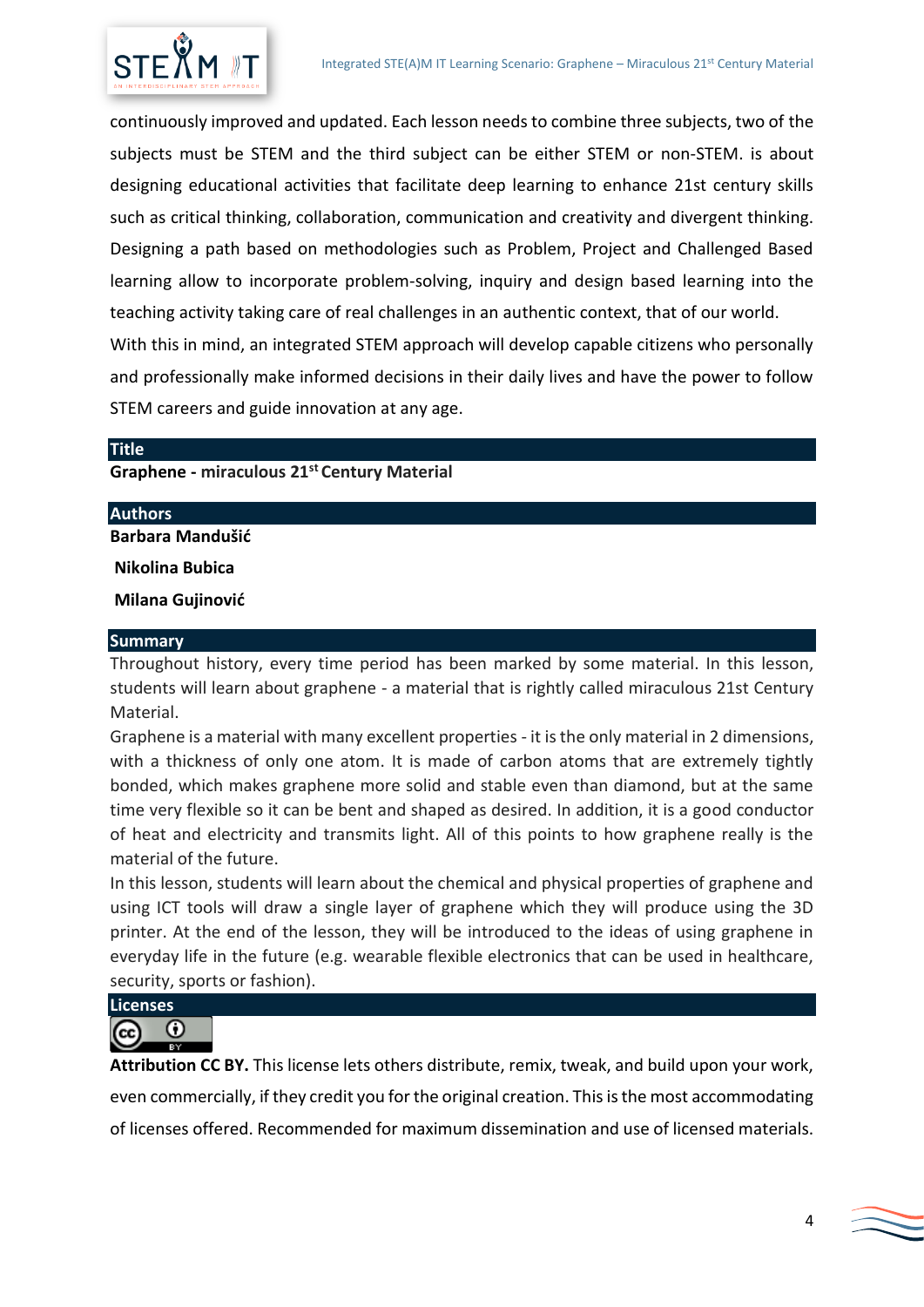

#### <span id="page-4-0"></span>**Subject (s)**

- **STEM Subject 1 - Chemistry**
- **STEM Subject 2 - Physics**
- **STEM Subject 3 – Informatics (ICT)**
- **non-STEM Subject 1 – English language**

#### <span id="page-4-1"></span>**Real- life questions**

- While implementing this learning scenario, we aspire to make students familiar with the material of graphene, in order to introduce this material as miraculous 2D material
- Students will be introduced with graphite and it's use in everyday life (pencils, lubricants)
- As students will be familiar with chemical structure of graphite, they will be able to answer how does a pencil leave its mark on a paper and why does it conduct electricity
- Students will be able to answer what is a touch screen made of

## <span id="page-4-2"></span>**Aims of the lesson**

## **By the end of the lesson, students should be able to:**

#### **Chemistry**

- explain the structure of graphite
- relate the properties of graphite to its structure
- explain the use of graphite in their daily lives

#### **Physics**

- do a simple circuit with graphite
- explain why graphite conducts electricity and heat

#### **Informatics (ICT)**

- use appropriate software for creating 3D model of molecules
- design and print 3D models

#### **English language**

• translate an interview from the mother tongue to English

#### <span id="page-4-3"></span>**Connection to STEM careers**

• Material science and engineering – by learning about graphene as a ''Miraculous 2D material of the future'' students will be able to understand how materials can be used in technology development and how engineers implement those materials in gadgets that we use in everyday life.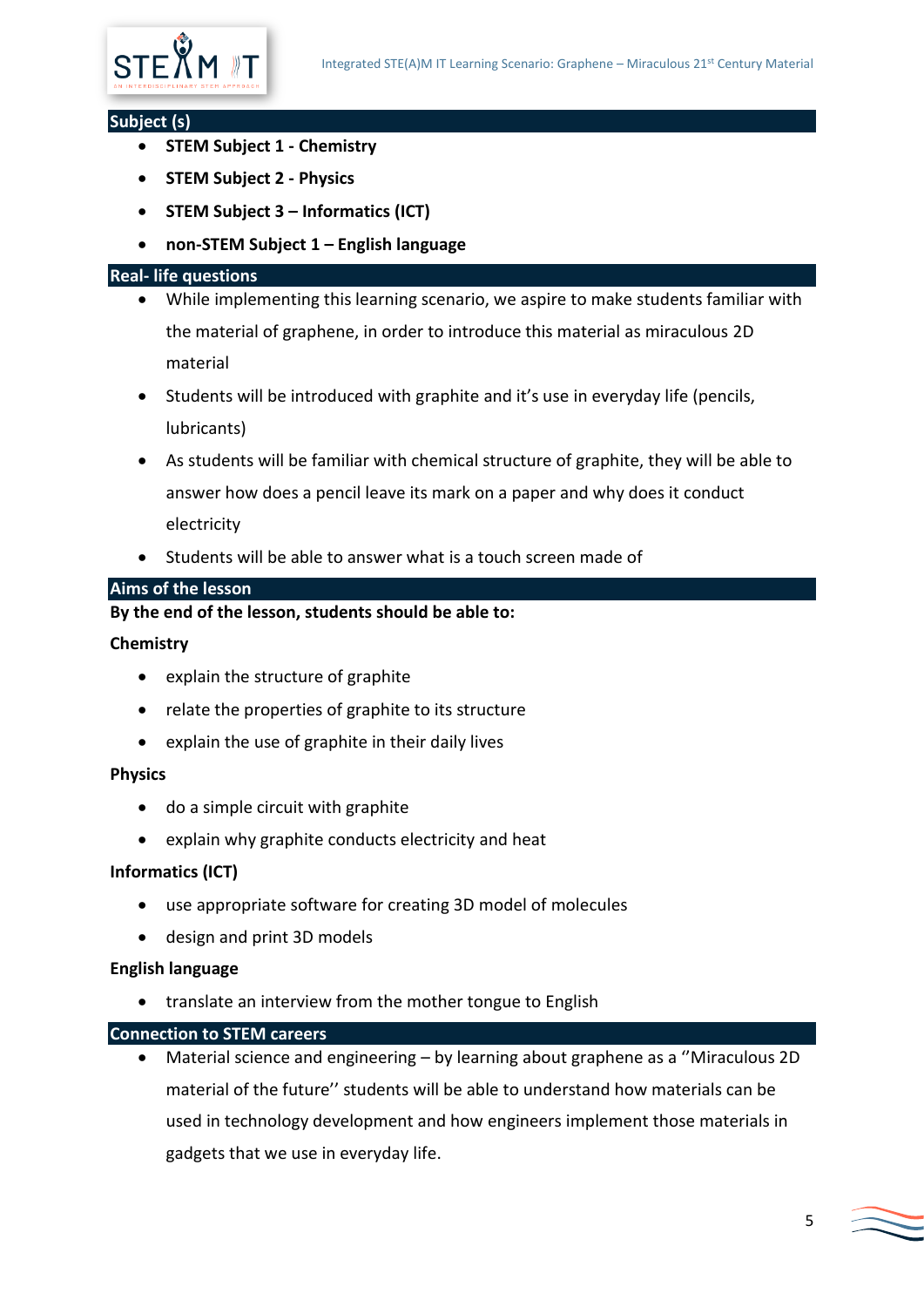

• 3D printing engineering – by printing their own graphene model, students will be introduced in basics of 3D printing that can be used in further career development.

<span id="page-5-0"></span>

| Age of students |  |
|-----------------|--|
| 13-14           |  |

## **Preparation time:**

<span id="page-5-1"></span>**Time**

- 4 hours to discuss with colleagues and define activities
- 2 hours for each teacher to prepare materials for lessons

## **Teaching time:**

- **Brainstorming and discussion**  45 min
- **STEM Subject 1 -** Chemistry 45 min
- **STEM Subject 2 -** Physics 45 min
- **STEM Subject 3 –** ICT 180 min + 90 min
- **non-STEM Subject 1 –** English language 90 min

#### **Materials:**

- Elements of a simple circuit (4.5 V battery, light bulb, switch, conductors, graphite from a pencil)
- Glass jar, hot water and few different materials (plastic, wood, metal, graphite)
- Tablets or PCs with the Internet connection
- 3D printer with filament (or molecule models parts, modelling clay)
- Mobile phone with camera for an interview filming

#### **Online tools:**

- Microsoft Office 365 tools (Word, PowerPoint, OneDrive, Sway, Forms)
- Video Structure of graphite [\(https://www.youtube.com/watch?v=SXmVnHgwOZs\)](https://www.youtube.com/watch?v=SXmVnHgwOZs); Time: 1.21 - 2.17
- Video for Croatia students Structure of graphite [\(https://edutorij.e](https://edutorij.e-skole.hr/share/proxy/alfresco-noauth/edutorij/api/proxy-guest/7b5e1fe5-86e2-4142-af6c-5197c4a08148/kemija-8/m02/j01/index.html)[skole.hr/share/proxy/alfresco-noauth/edutorij/api/proxy-guest/7b5e1fe5-86e2-](https://edutorij.e-skole.hr/share/proxy/alfresco-noauth/edutorij/api/proxy-guest/7b5e1fe5-86e2-4142-af6c-5197c4a08148/kemija-8/m02/j01/index.html) [4142-af6c-5197c4a08148/kemija-8/m02/j01/index.html\)](https://edutorij.e-skole.hr/share/proxy/alfresco-noauth/edutorij/api/proxy-guest/7b5e1fe5-86e2-4142-af6c-5197c4a08148/kemija-8/m02/j01/index.html); Time: 0.30 - 1.25
- Video Invention Of Pencil [\(https://www.youtube.com/watch?v=mKxIWzkQ2EI\)](https://www.youtube.com/watch?v=mKxIWzkQ2EI)
- Avogadro online tool <https://avogadro.cc/>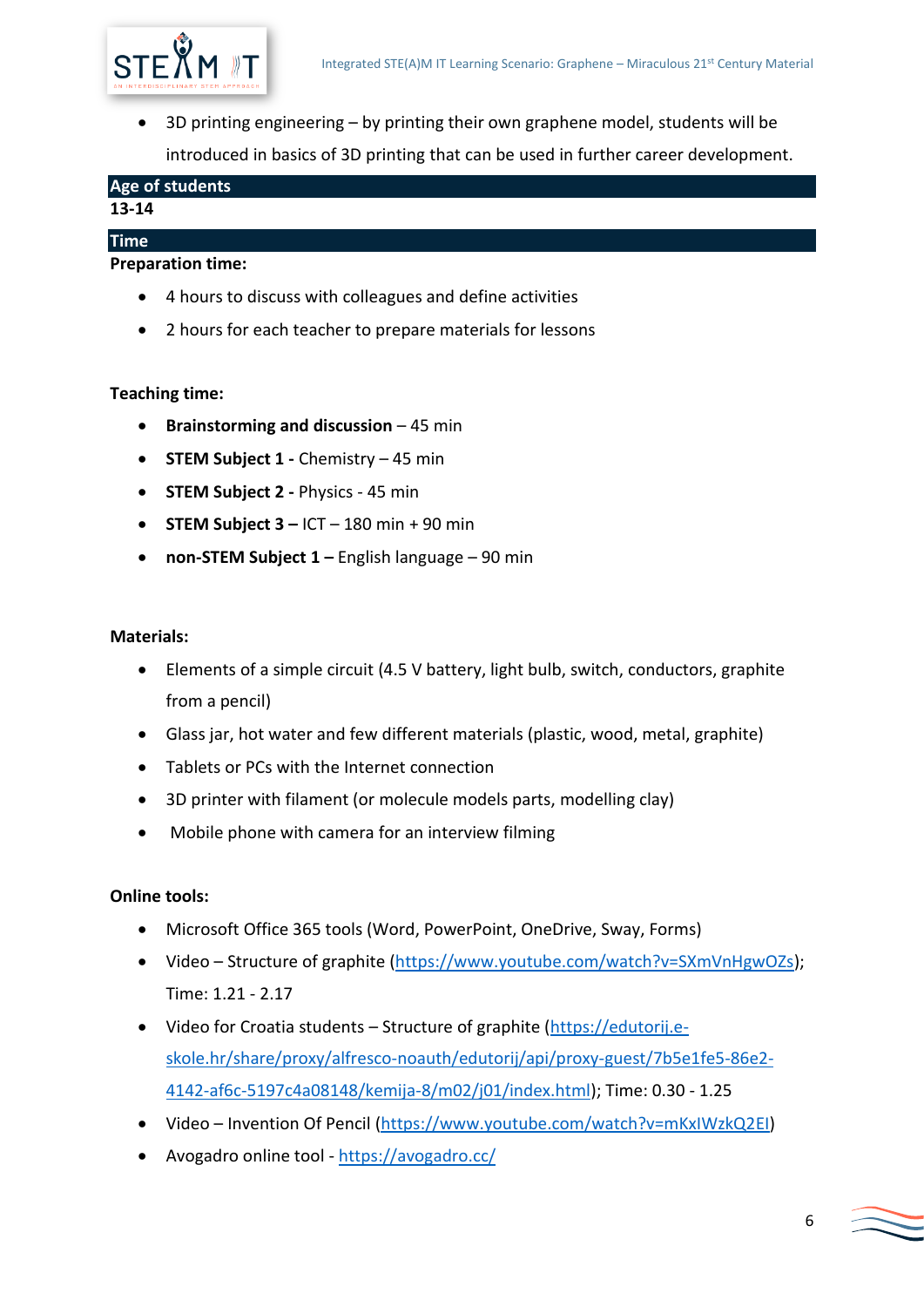

• Google translate tool - https://translate.google.hr/

## <span id="page-6-0"></span>**21st century skills**

This lesson plan will enhance among the students the following skills, defined as 21<sup>st</sup> century skills:

- Critical thinking thinking of how to use graphite and graphene in everyday life
- Problem solving making experiments on physical properties of graphite and graphene
- Creativity making graphene molecule in Avogadro
- Initiative making their own presentation about graphene
- Innovation thinking on how to use graphene in new innovations
- Productivity making the model of graphene by 3D printing
- Communication and collaboration during the final group presentation
- Computational thinking and digital literacy breaking down complex problems into smaller parts and working towards their solution with the use of online tools

## <span id="page-6-1"></span>**Lesson Plan**

The implementation of integrated STEM teaching and learning is facilitated by the use of specific pedagogical approaches (PBL, IBL, etc). In order to facilitate the research done by the teachers and the design of activities by teachers, a selection of such approaches is presented in Annex 1. Maintaining Annex 1 in the Learning Scenario and citing where necessary is mandatory.

| Name of                | <b>Procedure</b>                                                   | <b>Time</b> |  |
|------------------------|--------------------------------------------------------------------|-------------|--|
| activity               |                                                                    |             |  |
| 1 <sup>st</sup> Lesson |                                                                    |             |  |
| <b>Brainstorming</b>   | Topic: From the "lead" in pencils to graphene                      | 45'         |  |
| and discussion         |                                                                    |             |  |
| <b>Discussion and</b>  | Teacher and students start their discussion on graphite - what     |             |  |
| preparation for        | do we know about graphite and how do we use it on everyday         |             |  |
| the next lesson        | life? As most of the students will refer to the "lead" in pencils, |             |  |
|                        | we can discuss why graphite leaves the trace on paper and on       |             |  |
|                        | what does the trace colour depends on.                             |             |  |
|                        | Video - Invention Of Pencil<br>$\bullet$                           |             |  |
| 2 <sup>nd</sup> Lesson |                                                                    |             |  |
| <b>STEM Subject 1</b>  | Chemistry                                                          | 45'         |  |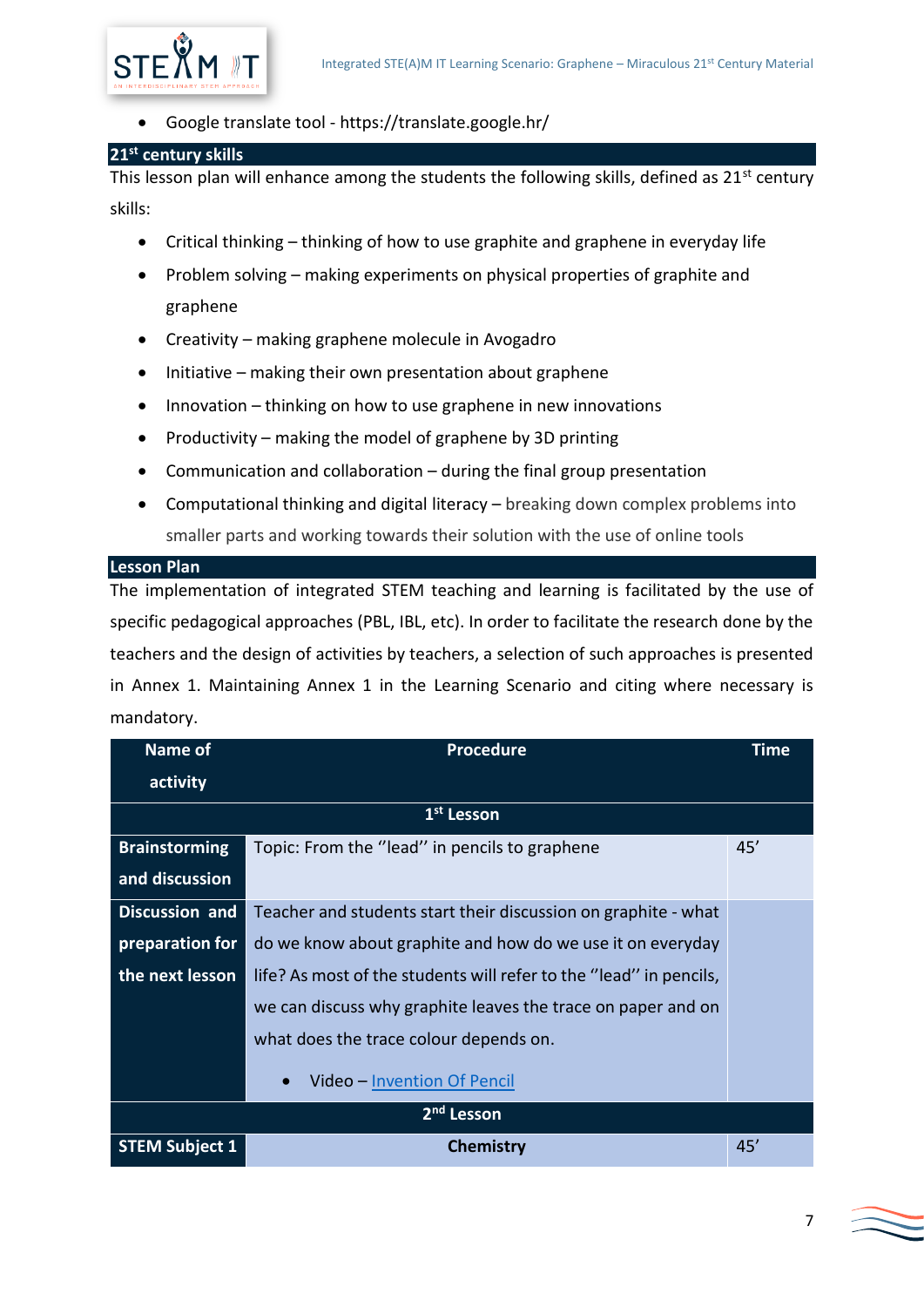## Integrated STE(A)M IT Learning Scenario: Graphene – Miraculous 21st Century Material



| Name of               | <b>Procedure</b>                                                       | <b>Time</b> |
|-----------------------|------------------------------------------------------------------------|-------------|
| activity              |                                                                        |             |
| Introduction to       | In the Chemistry lesson, students will be introduced to the            |             |
| the topic, class      | structure of graphite.                                                 |             |
| discussion            | After the conversation, students will conclude that the                |             |
| based on video        | graphite is made of carbon. Also, they will conclude that              |             |
| and<br>group          | graphite is more similar in structure to metals than non-              |             |
| formation             | metals. Using pictures draw by pen and watching the structure          |             |
|                       | of graphite, students will be able to explain why the pen leaves       |             |
|                       | a mark. The reason is that the weak bonding between the                |             |
|                       | layers of graphite is broken. The pen leaves a darker trace as         |             |
|                       | more connections between layers of graphite are broken.                |             |
|                       | Then the focus will be on studying of layer of graphite known          |             |
|                       | graphene. Graphene has a two-dimensional crystal<br>as                 |             |
|                       | structure in which the carbon atoms are laid flat. Each layer is       |             |
|                       | made of hexagonal rings. In each layer of graphite there are           |             |
|                       | delocalized electrons that make graphite the conductor of an           |             |
|                       | electric current.                                                      |             |
|                       | Video - Structure of graphite (Time: 1.21 - 2.17)<br>$\bullet$         |             |
|                       | Video for Croatia students - Structure of graphite<br>$\bullet$        |             |
|                       | (Time: 0.30 - 1.25)                                                    |             |
|                       | After watching the videos, students will be grouped and they           |             |
|                       | will study the use of graphene by information found in                 |             |
|                       | Internet. They will present their results in 1-minute speech           |             |
|                       | using the form of Sway or some other online tool.                      |             |
| <b>Learning</b>       | Written reports by students about preliminary findings                 |             |
| products              |                                                                        |             |
|                       | 3rd Lesson                                                             |             |
| <b>STEM Subject 2</b> | <b>Physics</b>                                                         | 45'         |
| <b>Learning</b>       | In Physics, students will learn about physical properties of graphite. |             |
| products              |                                                                        |             |
|                       | $1st$ experiment – electrical conductivity of graphite                 |             |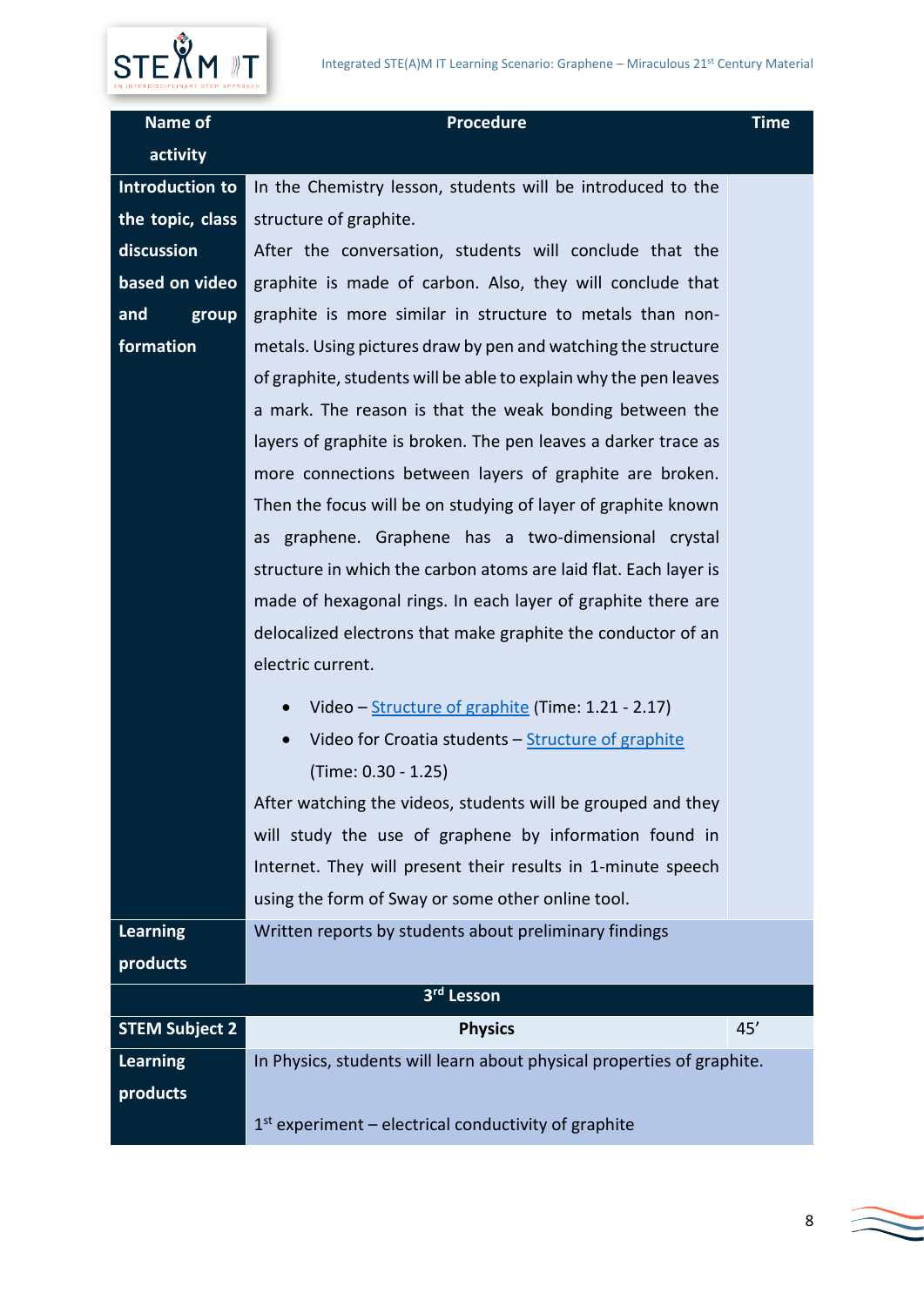



| Name of                 | <b>Procedure</b>                                                                                                                                                                                                                                                                                                                                                                                                                                                                                                                                     | <b>Time</b> |
|-------------------------|------------------------------------------------------------------------------------------------------------------------------------------------------------------------------------------------------------------------------------------------------------------------------------------------------------------------------------------------------------------------------------------------------------------------------------------------------------------------------------------------------------------------------------------------------|-------------|
| activity                |                                                                                                                                                                                                                                                                                                                                                                                                                                                                                                                                                      |             |
|                         | Students will create a simple circuit with battery, light bulb, conductors<br>and switch. They will then connect a graphite wand to the circuit and<br>notice that electricity is flowing through it. Students relate the<br>conductivity property of graphite to its structure that they learned about<br>in chemistry (nonbonded electron).<br>$2nd$ experiment – heat conductivity of graphite<br>Students will immerse few different materials (for example plastic, metal,<br>wood) and a graphite in a hot water. They will then observe which |             |
|                         | materials are good heat conductors and which are not.                                                                                                                                                                                                                                                                                                                                                                                                                                                                                                |             |
|                         | 4 <sup>th</sup> Lesson                                                                                                                                                                                                                                                                                                                                                                                                                                                                                                                               |             |
| <b>STEM Subject 3</b>   | <b>Informatics (ICT)</b>                                                                                                                                                                                                                                                                                                                                                                                                                                                                                                                             | 180'        |
| <b>Preparing</b><br>the | 1° 3D modelling of graphene molecules and a layer                                                                                                                                                                                                                                                                                                                                                                                                                                                                                                    | 90'         |
| 3D models               | During the Informatics lesson students will be introduced to                                                                                                                                                                                                                                                                                                                                                                                                                                                                                         |             |
|                         | the Avogadro application specialized for creating 3D printable                                                                                                                                                                                                                                                                                                                                                                                                                                                                                       |             |
|                         | molecular models. While creating 3D of the graphene                                                                                                                                                                                                                                                                                                                                                                                                                                                                                                  |             |
|                         | molecule and graphene layer they will explore ways of storing                                                                                                                                                                                                                                                                                                                                                                                                                                                                                        |             |
|                         | results in appropriate file format suitable for 3D modelling                                                                                                                                                                                                                                                                                                                                                                                                                                                                                         |             |
|                         | programs. Also, they will be introduced with the idea of using                                                                                                                                                                                                                                                                                                                                                                                                                                                                                       |             |
|                         | modelling and simulation while acquiring new knowledge and                                                                                                                                                                                                                                                                                                                                                                                                                                                                                           |             |
|                         | how it could be beneficial.                                                                                                                                                                                                                                                                                                                                                                                                                                                                                                                          |             |
|                         |                                                                                                                                                                                                                                                                                                                                                                                                                                                                                                                                                      |             |
|                         | 2° Preparing for 3D printing and 3D printing                                                                                                                                                                                                                                                                                                                                                                                                                                                                                                         | 90'         |
|                         | Students will explore a software for 3D printing and recognize                                                                                                                                                                                                                                                                                                                                                                                                                                                                                       |             |
|                         | the suitable file format for 3D printing software connected to                                                                                                                                                                                                                                                                                                                                                                                                                                                                                       |             |
|                         | the 3D printer. While working in groups students will explore                                                                                                                                                                                                                                                                                                                                                                                                                                                                                        |             |
|                         | the process of 3D printing, create and prepare their own (god)                                                                                                                                                                                                                                                                                                                                                                                                                                                                                       |             |
|                         | file for 3D printing. After creating successful gcode file, every                                                                                                                                                                                                                                                                                                                                                                                                                                                                                    |             |
|                         | group will print their own graphene layer which will be used                                                                                                                                                                                                                                                                                                                                                                                                                                                                                         |             |
|                         | later in their final lesson and chemistry lesson.                                                                                                                                                                                                                                                                                                                                                                                                                                                                                                    |             |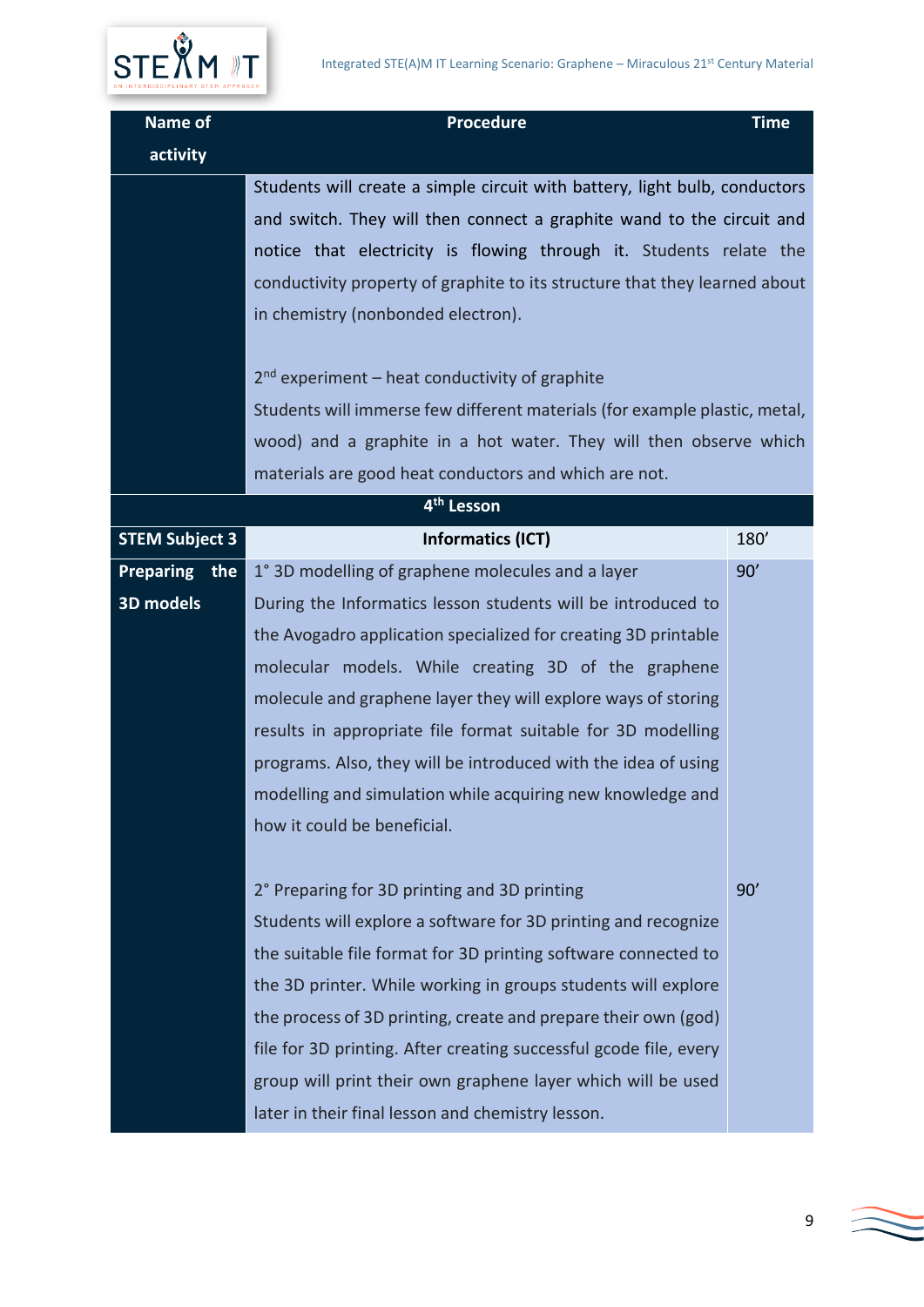| <b>Name of</b>         | <b>Procedure</b>                                                    | <b>Time</b> |
|------------------------|---------------------------------------------------------------------|-------------|
| activity               |                                                                     |             |
|                        | While working on this assignment student will recognize and         |             |
|                        | study the interdisciplinary application of computational            |             |
|                        | thinking by analysing and solving selected problems in              |             |
|                        | different areas of learning.                                        |             |
| <b>Learning</b>        | Files with code<br>$\bullet$                                        |             |
| products               | <b>Finalized products</b>                                           |             |
| 5 <sup>th</sup> Lesson |                                                                     |             |
| <b>STEM Subject 3</b>  | <b>Informatics (ICT)</b>                                            | 90'         |
| <b>Non-STEM</b>        | <b>English language</b>                                             | 90'         |
| Subject 1              |                                                                     |             |
| <b>Preparing</b>       | Students are preparing final group presentation of a max. 3         |             |
| presentation;          | minutes, in a form of a TED talk's, TeachMeet or they can use       |             |
| groupwork and          | any other online tool. The aim of the presentation is to explain    |             |
| videos                 | why graphene is the "Miraculous 21 <sup>st</sup> Century Material". |             |
|                        |                                                                     |             |
|                        | Student will be interviewed (on their mother tongue) about          |             |
|                        | their experience in interdisciplinary learning approach. After      |             |
|                        | that, students will translate their answers on English and make     |             |
|                        | the subtitles for a video of an interview.                          |             |
| <b>Learning</b>        | Class presentation<br>$\bullet$                                     |             |
| products               | Interview transcripts and notes                                     |             |

# <span id="page-9-0"></span>**Initial assessment**

During the first lesson initial information about graphene and its application in real life will be gathered (survey or discussion).

#### <span id="page-9-1"></span>**Formative evaluation**

During every subject lesson, several formative assessments will take place in a form of a survey, rubrics or quizzes with the purpose of gathering information about learning outcomes adaption.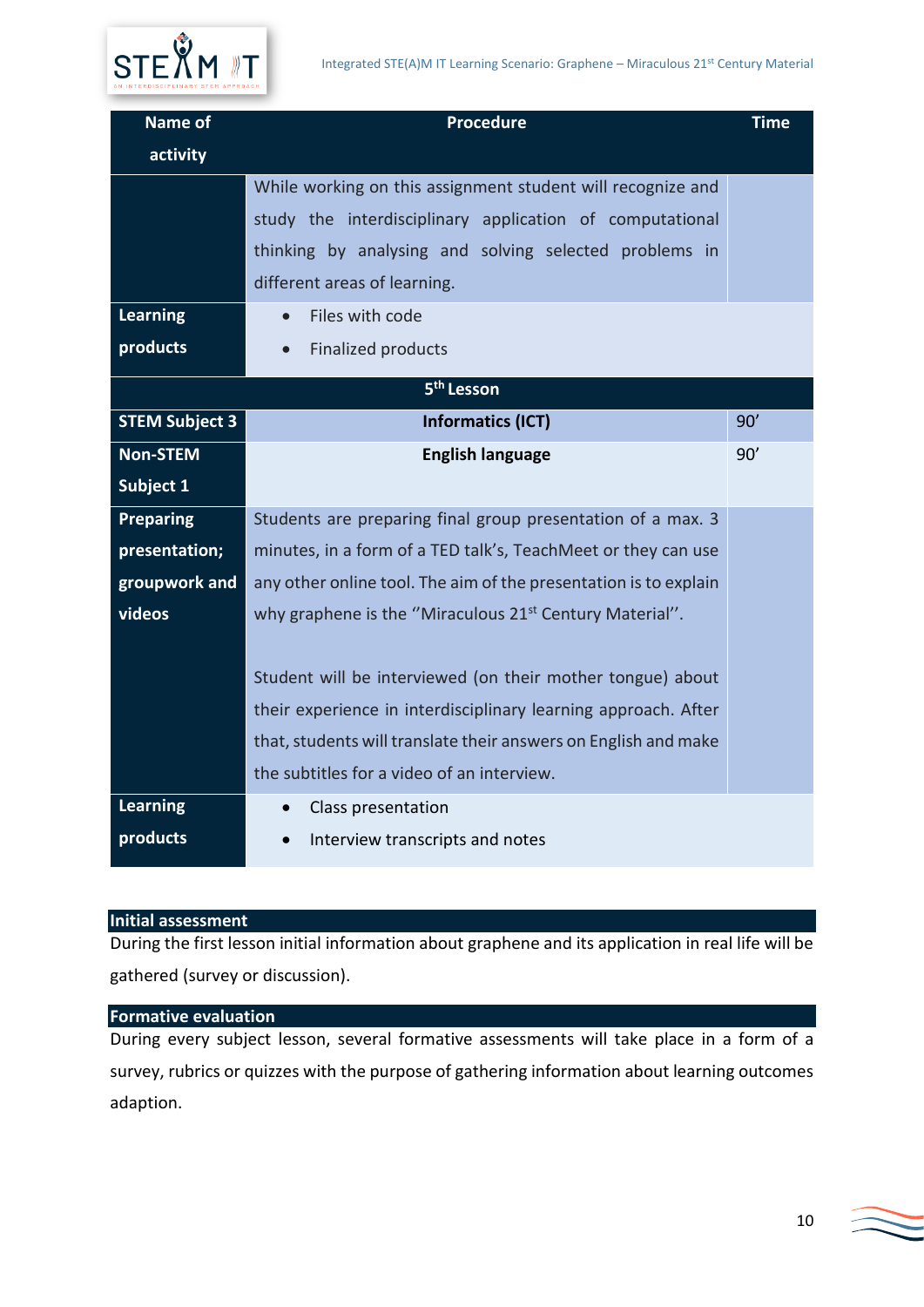

#### <span id="page-10-0"></span>**Final assessment**

Final group presentations will be organised in the form of the TeachMeet or some other tool (for example 3 minute per group). Final assessment will be carried out by students according to the rubrics prepared by teachers.

#### <span id="page-10-1"></span>**Student feedback**

Each student will be interviewed about the methods supplied during the teaching process (digital tools, problem and project-based learning, IBL, using of a 3D printer, group work, collaboration, active learning etc.).

#### <span id="page-10-2"></span>**Teacher feedback**

When it comes to the teaching outcomes and overall teamwork, during the implementation of the learning scenario, students tried several experiments during the physics class that proved to be suitable and carried out very successfully. This allowed students to conclude that graphite is a good conductor of electricity and understand and further link several concepts from their science subjects. Also, during the experiment, students got the idea to check if gold jewellery is a good conductor of electricity. A special challenge was the production of graphene models using 3D printers. The students, with the help of the teacher, created a graphene structure in the Avogadro program and then used it as a blueprint for a 3D printer. Students created their personal observations during physical and chemical experiments. In an appropriate molecule modeling program, they created their own model of the graphene molecule (file) and adapted it for printing on a 3D printer. The most successful works were printed on a 3D printer.

The real-life questions we just tried to answer are related to the development of technology. Thus, students, studying the physical and chemical properties of graphene, can answer what are touch – screen or solar panels made of. Also, they will be able to conclude about the structure of graphene through simpler questions such as why the pen leaves a mark on paper. By learning about graphene through different school subjects, we have brought the topic closer to our students in an understandable way. If we had covered the topic through each subject independently, it would have been much more difficult for us teachers to explain and bring this rather complex topic closer to the students. Through cooperation, we encouraged each other to think creatively and to devise the best forms of teaching for each of the individual subjects we teach. You could say that this way of teaching is a win-win situation because it is great for both students and teachers.

When it comes to the time allocated and overall challenges faced for teachers and students, the biggest challenge for teachers was to devise a way to conduct teaching in the new conditions caused by the COVID-19 epidemic. For example, students were not allowed to share work materials during the experiment, and we only worked with a certain group of students. The implementation took place in September 2020 and the time allocated was sufficient, but the constraints concern mainly the overall number of students involved in each activity and in some occasions difficulty in collaborating with each other. The selected activities mentioned in the learning scenario were implemented or modified with respect to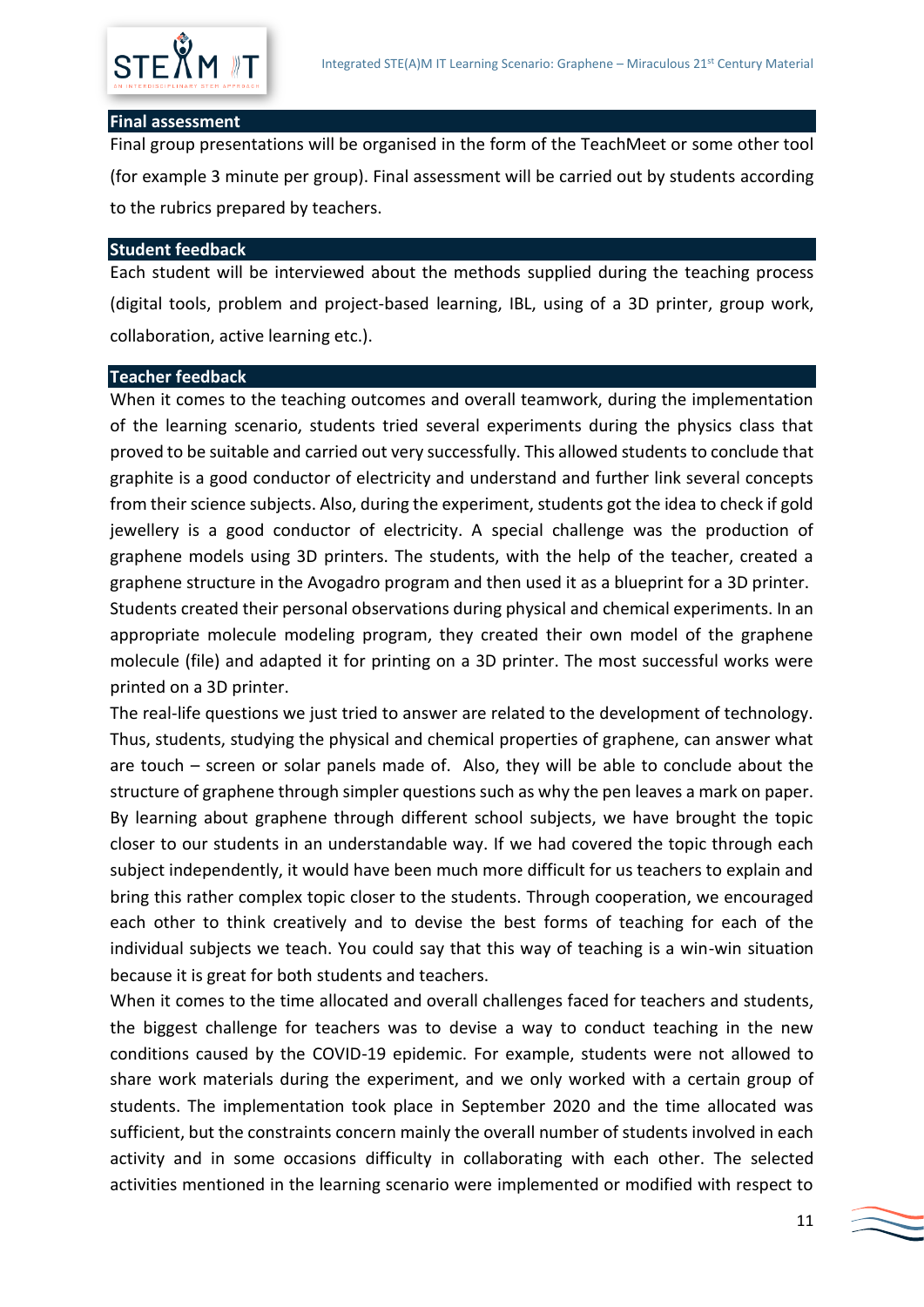

the situation caused by the COVID - 19 pandemic. Thus, the students made interesting presentations about graphene in Croatian or English language instead of the final group presentation in the form of TED talk`s

We had to adapt our teaching scenario in a way to protect the health of all participants. While planning and carrying out the chemical and physics experiments, we strictly made sure that the students did not share working materials and that they worked in groups of students who were usually together in the classroom every day. A special challenge was the realisation of IT lessons, since informatics is elective subject where every group has students from different classes. Lessons were performed in smaller groups of students. Such organisation slightly prolonged the realization of the scenario. Due to the special working conditions, we carried out some activities through the online environment: cooperation and communication with students regarding the project activities, preparation and presentation of digital students' contents on the topic of graphene and finally collection of their feedback. First of all, the students enjoyed the realization of the project. This project was realized with seventh grade students learning chemical and physical laws for the first time. Still, a few of the best moments need to be highlighted. First, during a Chemistry class, the teacher came up with the idea that it is best way to explain to students what graphene is, if she takes stick tape, sticks it to a piece of graphite, and what is left on stick tape is graphene. Second, during Physics class, students examined the electrical conductivity of graphite. After that, the students concluded that graphite, but also metals, conduct electricity. Then one student came up with the idea to check if her gold earring was conducting electricity. She was all happy when she saw the light bulb glow. Third, however, the students were most enthusiastic when they realized that the 3D printer was making a graphene molecule model according to their design from the Avogadro program. Students were only given guidance through a video lesson on how to use the Avogadro program that served as a blueprint for making a graphene molecule model in a 3D printer. Also, through a survey in Forms, we collected information on the evaluation of the project itself and student impressions.

In addition to the usual consents that parents have signed for the participation of their children in the project, we received feedback via online communication that they are satisfied with the implementation of this project. Probably some of them also worked with their children on a project assignment. Students feedback was collected through questionnaires using the Forms application and open communication in the classroom and online chats/post via virtual classrooms.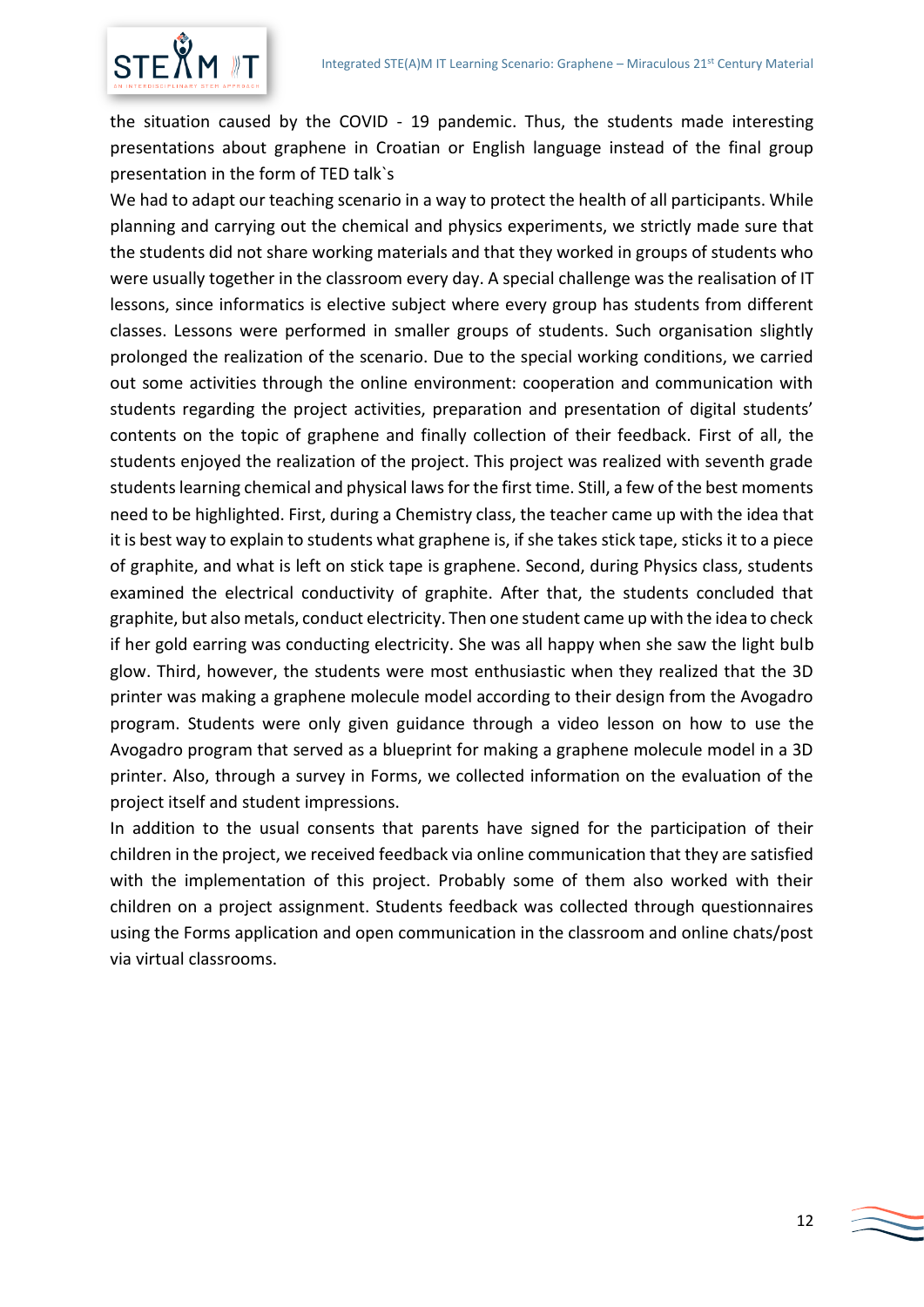# **Annexes**

A thorough and complete list of all the materials used will be asked from all teachers. Those materials will be cited as Annexes and they can be further cited in the learning scenario.

# <span id="page-12-0"></span>**Annex 1**

# **PEDAGOGICAL TRENDS IN EDUCATION**

*Disclaimer: Information presented in this document has been previously partially published in the Scientix Newsletter "Pedagogical trends in education", May 2019: [http://files.eun.org/scientix/scx3/newsletter/Scientix-Newsletter-May-](http://files.eun.org/scientix/scx3/newsletter/Scientix-Newsletter-May-19.pdf)[19.pdf](http://files.eun.org/scientix/scx3/newsletter/Scientix-Newsletter-May-19.pdf)*

#### **Inquiry-based science education**

**[IBSE](https://www.youtube.com/watch?v=u84ZsS6niPc)** adopts John Dewey's principle that education begins with curiosity (Savery, 2006), and makes students go through all the steps of scientific research: ask a question, develop a hypothesis, plan how to test this hypothesis, collect data, analyse the results and share it with peers (Pedaste et al. 2015). IBSE is ideal for science education, because it makes teaching more hands-on, and is perfect to learn how scientific research works. Students learn how to formulate questions answerable through experimentation. The teacher has both a facilitator role and an instructor role, making it an in-between method compared to full facilitation in problem-based, and instruction in project-based learning. However, the approach can be gradually made student-directed; students can start an IBSE project with a question provided by the teacher, and then can come up with their own questions to transfer what they learned for deeper learning.

IBSE does not only tap into creativity, problem-solving, and critical and analytical thinking. It also sets the stage for learning about how to collect and interpret data (become science and data-literate), and how to do this ethically and reliably. All these are skills of the 21<sup>st</sup> century, where data is abundantly available in every part of life.

As mentioned in the recent European Schoolnet publication, while inquiry-based science education (IBSE) has been already around in STEM education for decades, there is still much room for improvement in teachers' development and continued dissemination of innovative pedagogical approaches. To highlight the impact of IBSE, its challenges, and the initiatives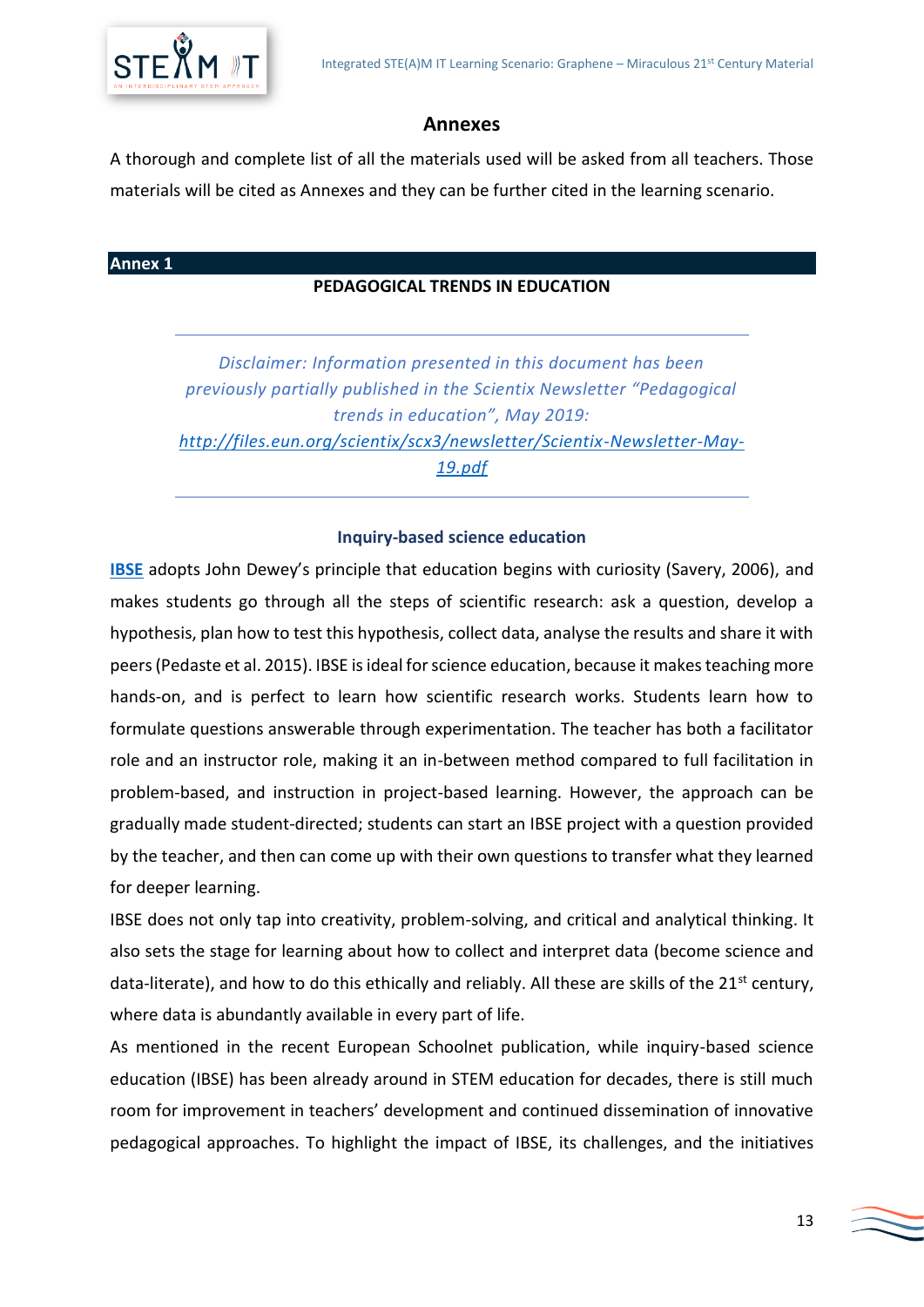

addressing these, we published the "Teacher Training and IBSE Practice in Europe, A European Schoolnet overview".

Research shows that IBSE results in greater interest in Science, and motivation for STEM careers. Another important observation from the publication is that the benefits of IBSE are long-term and maintained, in contrast to the short-term acquisitions of traditional pedagogies that also come with less inclusion of both genders, and less interest in STEM.

One challenge is teacher support: teachers report that they receive little support in implementing IBSE in their classroom. Another challenge to IBSE is standard assessment: PISA tests, as well as end-of-secondary-education exams, are still more focused on recall and repeated-drill exercises, deterring the use of more diverse pedagogies. In order to better integrate inquiry-based methods in school curricula, standardized tests also need to evolve along with traditional pedagogies.

## **Problem, project and challenge-based learning**

**[Problem-based learning \(PBL\)](https://www.youtube.com/watch?v=EuzgJlqzjFw)** is a student-centred multi-disciplinary method that was initially adopted in medical education as a means to put multiple topics in context (Newman, 2003) PBL aims to make students good problem-solvers in the real world: for instance, to put knowledge from multiple disciplines into use, and be able to work with others productively. After all, real-world problems are hardly ever solvable by one single discipline and one single person.

A PBL activity consists of working on an open-ended, even ill-defined question, with no solution provided by the teacher. Students need to work collaboratively and devise a solution to the problem by themselves. The key component is that it is student-centred; students are more motivated when they are responsible for the solution to the problem, and when the whole process rests with them (Savery, 2006). Decades of research has established that although students who went through PBL do not necessarily score better on standardized exams, they are definitely better problem-solvers (Strobel & van Barneveld, 2009).

**Project-based learning** also involves collaborative learning and finding a solution to a problem. However, the process and the end product are more specified from the beginning. Students work on a project for an extended period of time, a project that will produce a solution to a complex question or solve a complicated problem. The role of the teacher is more active here because multiple obstacles are typically encountered in the production of something like a rocket, or a space habitat, and these obstacles mark the moments for the teacher to instruct specific topics.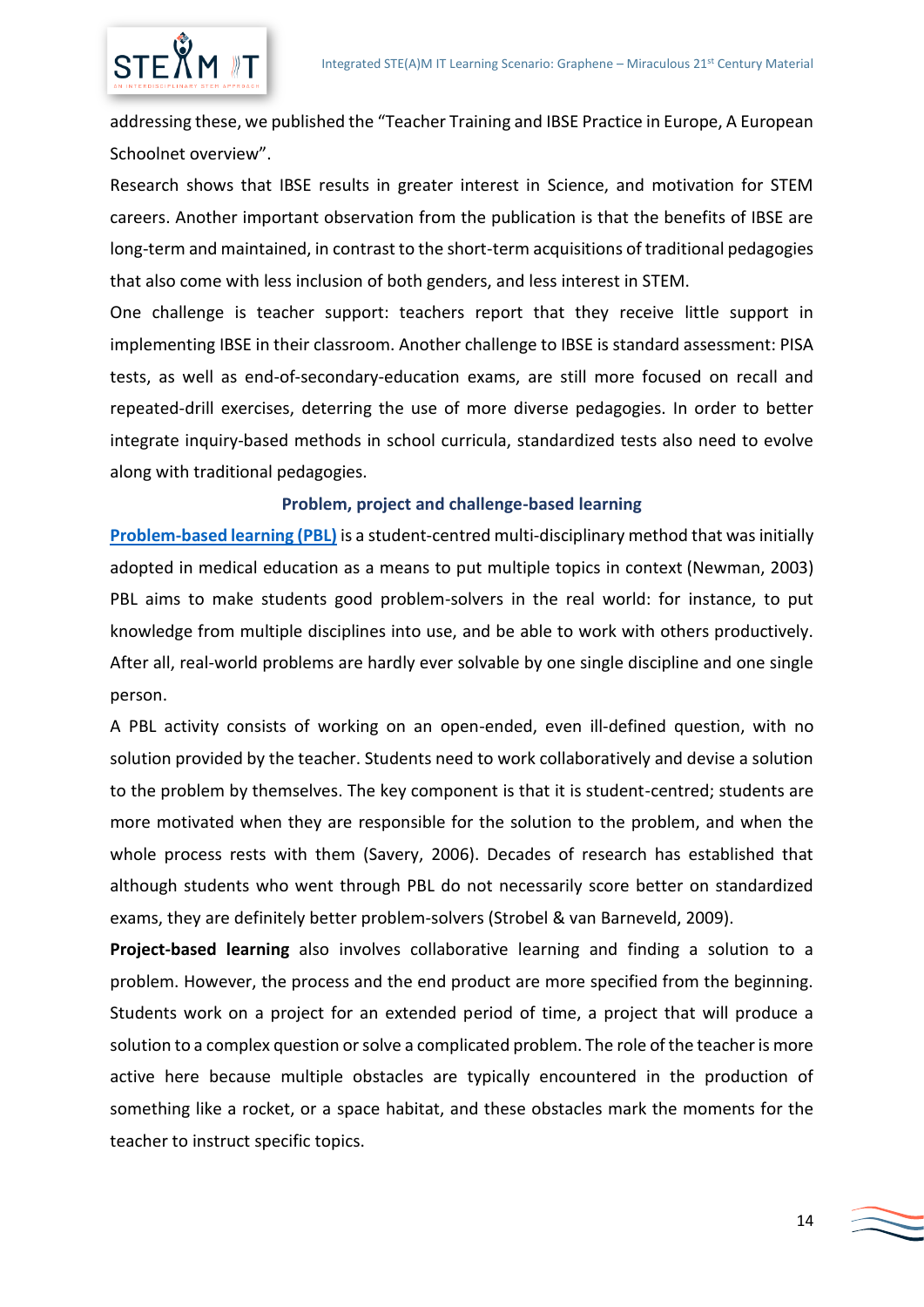

Finally, with **[challenge-based learning \(CBL\)](https://www.youtube.com/watch?v=K-YU0Ea9JKg)** (Johnson et al. 2009), students are again asked to develop a solution to a problem. However, they are only provided with a "big idea", a societal problem that they need to address with a challenge of their choosing (e.g. disinterest in mathematics, low upturn in elections). While the use of technology can be considered optional in other trends, technology needs to be incorporated in every step in CBL. Similar to projectbased learning, there is an end product, although this product is determined in the process, not at the beginning. The focus is on the use of ICT in the collection of data and sharing the results.

## **Design thinking**

If IBSE recreates scientific methodology in the classroom, **design thinking (DT)** does the same for design and prototype production. DT helps students develop the skill to identify problems and needs in the society, and entrepreneurship. DT can be implemented within problem or project-based learning; the difference is that the problem is identified by students, and the end product is a prototype to solve the problem. The product is tested and refined in multiple iterations. Students go through a cycle of steps: (1) empathize; (2) define; (3) ideate; (4) prototype; (5) test.

# **Blended-learning and the flipped classroom**

In a classroom where all students are facing the instructor, each moment there will be students drifting from the topic, even if for thinking deeper about a specific point in the lecture. It is challenging to have the undivided attention of the whole classroom because each student has a different way of learning and a different pace. With online content, students can learn the material at home at their own pace. In turn, the teacher can use the classroom to engage students in debates, projects and group assignments. Blended-learning and flipped classroom are instructional strategies that help students learn in their own pace, and deepen their learning with making the most of classroom hours. Although these concepts are used interchangeably, they are slightly different: while blended learning complements online learning with class instruction and support, the flipped classroom requires students to learn the material before coming to class and do assignments and projects during class hours.

# **Content and Language Integrated Learning (CLIL)**

Content and language integrated learning (CLIL) is a well-positioned pedagogical approach that emphasises on the integration of foreign language and thematic content within the context of all school subjects. CLIL is a pedagogical approach that allows to teachers and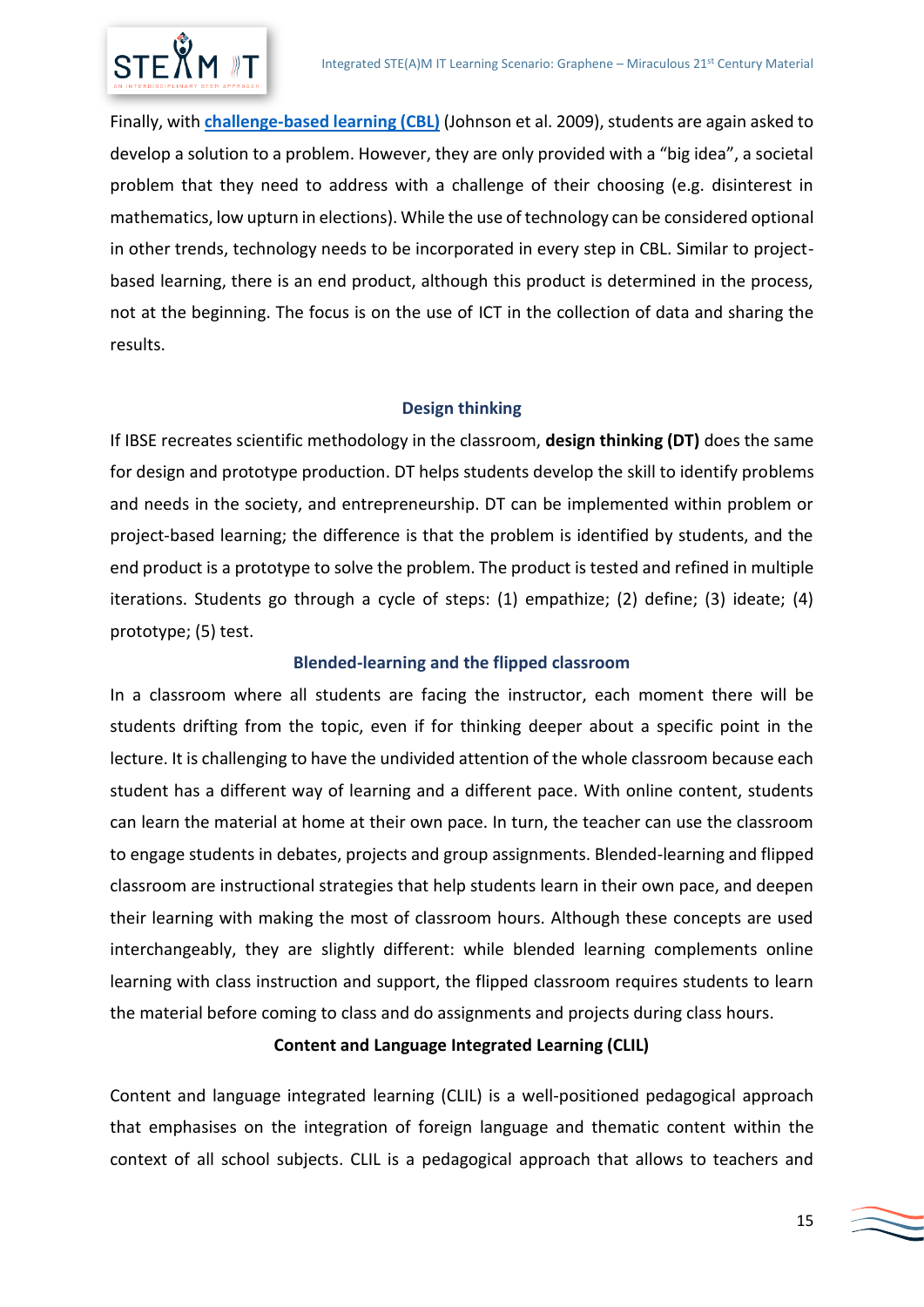

students use a foreign language as the medium of instruction in non-linguistic subjects, allowing this way the practice and improvement of both the second language and the immersion to subjects that may vary from science subjects to humanities. According to Cenoz et al. (2013) "*the European Commission and the Council of Europe have funded many initiatives in support of CLIL because it responded to a need in Europe for enhancing second-language (L2) education and bilingualism that was well-received*" and research further supports that CLIL is applied successfully in task-based pedagogies. In addition, when it comes specifically to the application of CLIL in the science classroom there are specific advantages including enabling learners to learn a school subject that exists in their curriculum using the respective second language they are learning, provide authentic learning settings while using the resources available at their school and support learners' cognitive skills by equally supporting language practice and the teaching of science context.

# **References**

- Bowers, C. (2002). Toward an eco-justice pedagogy. Environmental Education Research, 8 , 21–34.
- Cenoz, J., Genesee, F., Gorter,D., Critical Analysis of CLIL: Taking Stock and Looking Forward, *Applied Linguistics*, Volume 35, Issue 3, July 2014, Pages 243–262, <https://doi.org/10.1093/applin/amt011>
- Durando, M., Sjøberg, S., Gras-Velazquez, A., Leontaraki, I., Martin Santolaya, E. & Tasiopoulou, E. (2019). Teacher Training and IBSE Practice in Europe – A European Schoolnet overview. March 2019, European Schoolnet, Brussels.
- Gabillon, Z., Ailincai, R. (2013) CLIL: A Science Lesson with Breakthrough Level Young EFL Learners, *Education*, Vol. 3 No. 3, 2013, pp. 168-177. doi: 10.5923/j.edu.20130303.05. Hadjichambis, A. "Pedagogical Approaches on the Education for Environmental Citizenship".  $1<sup>st</sup>$  European Training School, Lisbon, Portugal, October 24-45, 2018.
- Johnson, L.F., Smith, R.S., Smythe, J.T. & Varon, R.K. (2009) Challenge-Based Learning: An Approach for Our Time. Austin, Texas: The New Media Consortium. Retrieved April 17, 2019 from [https://www.learntechlib.org/p/182083/.](https://www.learntechlib.org/p/182083/)
- Kemmis, S., McTaggart, R., Nixon, R. (2013) The action research planner: Doing critical participatory action research. Springer, London.
- Lorenzo, F., Casal, S., Moore, P., The Effects of Content and Language Integrated Learning in European Education: Key Findings from the Andalusian Bilingual Sections